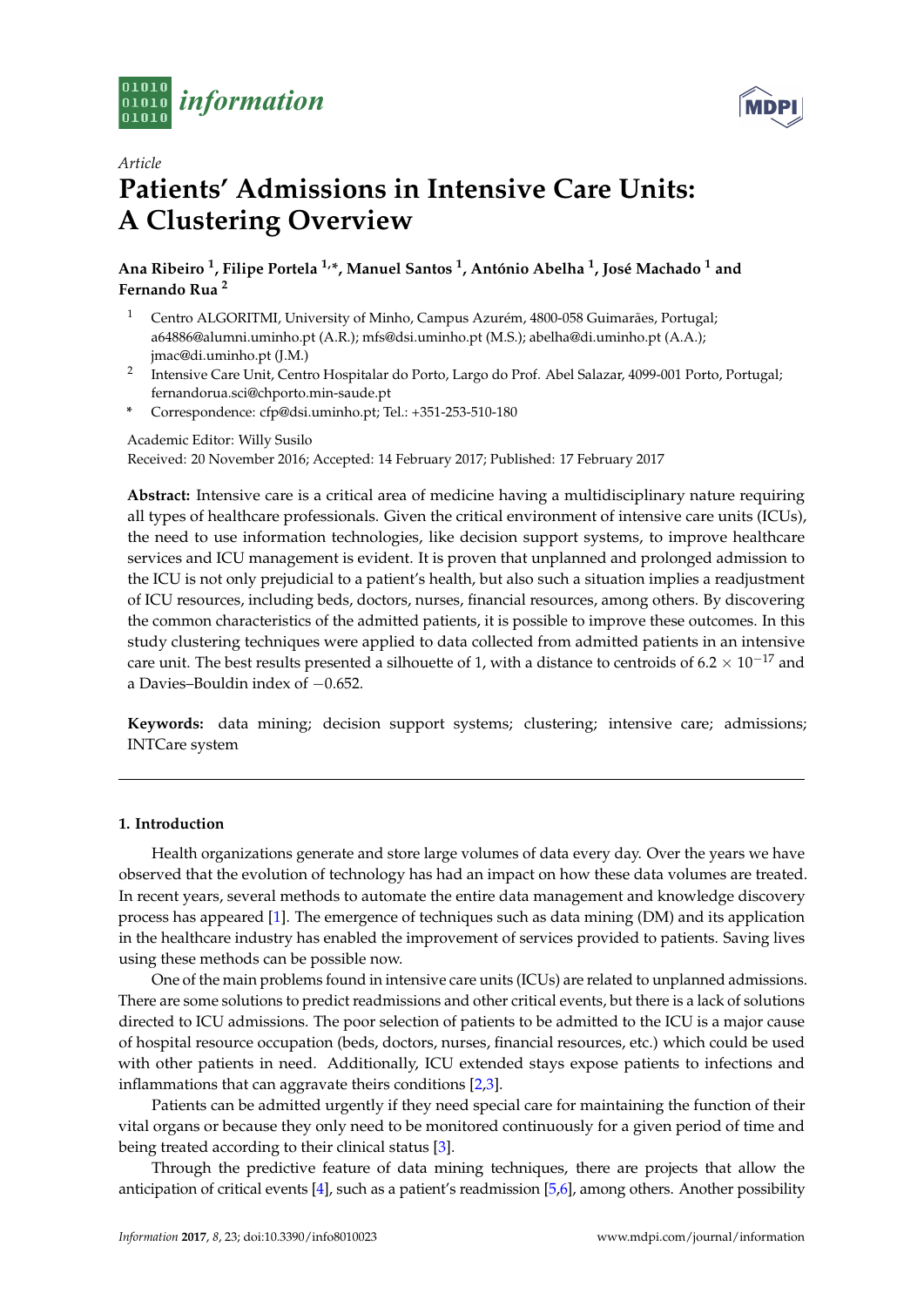is the use of clustering techniques to find patterns in data by creating natural groups with similar characteristics. This is the main goal of the paper.

Clustering techniques were applied to data extracted from a Clinical Decision Support System called INTCare being used in the ICU of Centro Hospitalar do Porto, in Portugal. These data were structured in different scenarios, using two different data mining tools (Orange, version 2.7, Bioinformatics Lab at University of Ljubljana, Slovenia; RapidMiner, version 7.4, RapidMiner, Inc., Boston, MA, USA) and different evaluation methods: silhouette, inter-cluster distance, and distance to centroids, *K*-means, and Davies–Bouldin index. Clustering techniques were used in this work, which originated from a prior application of classification techniques. In addition, it allowed identifying some useful variables for the application of classification techniques [\[7\]](#page-10-5). The data used are the same before admission. It was intended to create patterns that that allow understanding of the patient condition at admission (using data collected during the patient stay in hospital). This situation allows the clinician to easily understand if a patient has, or does not have, similar values that were presented by the clusters created. These data are stored in the electronic health record during patient admission in other services. The values are combined and humans cannot make all of the combinations without the use of a machine. Another goal of this work is alerting the clinicians to the patient's condition. For example, the patient can have five days before ICU admission due to transplant or surgery. These data are stored in the database and, when the patient is admitted to the ICU, they are considered. When a patient is outside the ICU and has some of these values, the clinician will be alerted when there is a match of some patient conditions (outside the ICU) with another patient admitted earlier to the ICU.

All of this work is framed in INTCare research work. Several studies were performed using other tools and algorithms. This paper presents a particular part of that research work.

The best scenario used only three attributes, since the others had a negative impact on the results. The best results had a silhouette of 1, inter-cluster distance of 1.5, and distance to centroids of 6.2  $\times$   $10^{-17}$ .

This document is divided into five sections. The first is the introduction of the problem and the topics that will be discussed during the paper are described. The second section provides a background, presenting the basic concepts involved in this work. The third section is the Study Description where the tools and techniques used in this work are identified, and the business understanding, data understanding, and preparation, modeling, and evaluation are presented. The fourth section is a discussion of the findings. This section presents some interesting analytical points about the results achieved within this work. The fifth section provides the achieved conclusions, with the results obtained, and where further work is introduced.

#### **2. Background**

#### *2.1. Intensive Medicine*

Intensive medicine arose during the 20th century [\[8\]](#page-10-6) and it is composed by several other fields of healthcare that meet with the objective of diagnose and treating patients with critically ill conditions, potentially reversible. In these patients, there is a possibility of being verified multiple organ failures. By this reason they need to be continuously monitored [\[4\]](#page-10-2). This type of patients is admitted to a specialized place called Intensive Care Unit (ICU) characterized by its critical environment [\[9\]](#page-10-7). Bersten and Soni [\[10\]](#page-10-8) consider two types of patients that can be admitted to ICU: Patients who require continuous monitoring and treatment and patients with organ failure, with recovering hypotheses. These units are responsible for the admitted patients, with continuous monitoring (24-hour) of the patient's condition by medical equipment and physicians of different specialties prepared to act in any critical situation [\[11\]](#page-10-9).

#### *2.2. Admissions*

In order to provide better healthcare to patients it is necessary to have an efficient way to properly admit patients to intensive care [\[12\]](#page-10-10).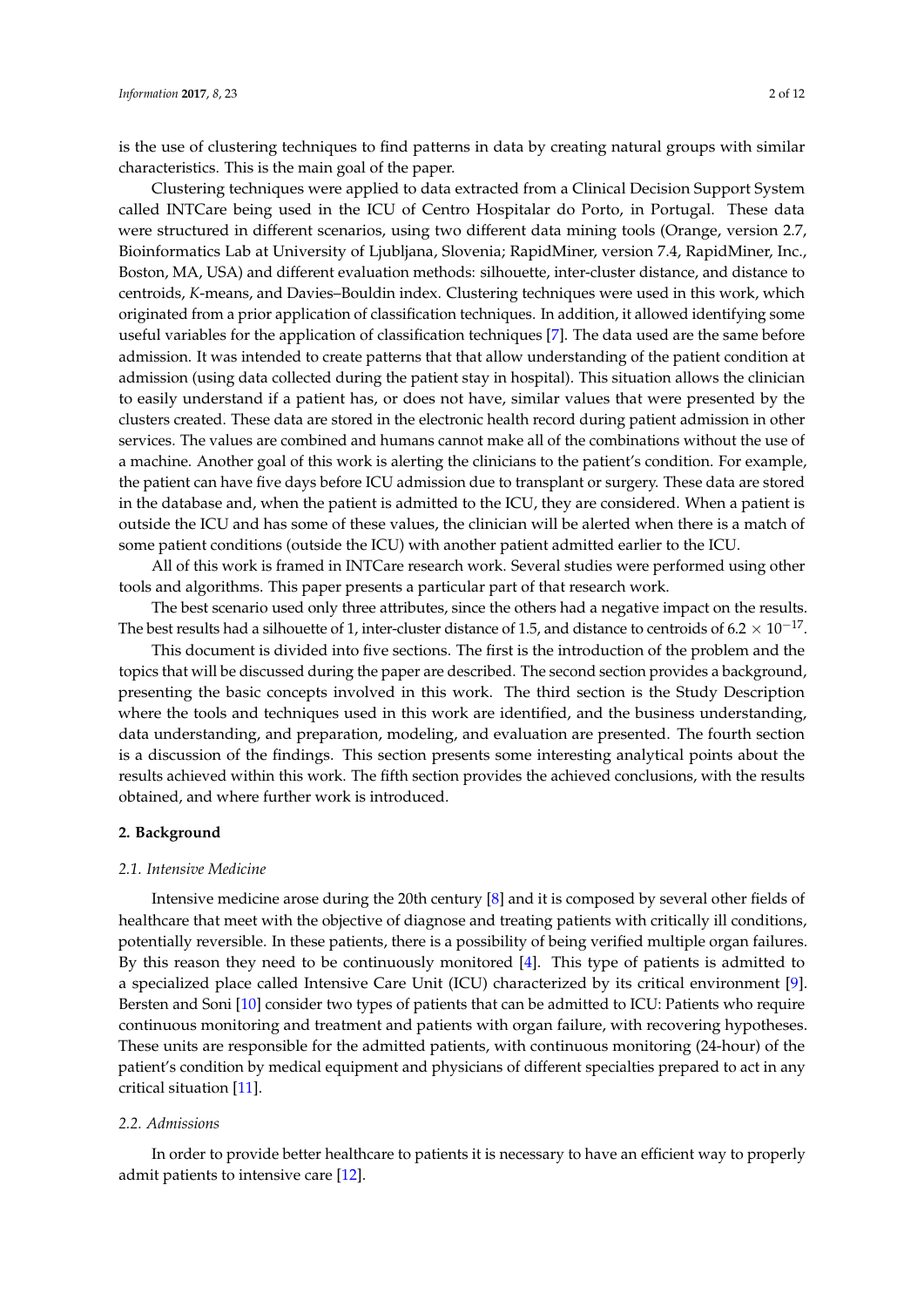Several authors [\[12](#page-10-10)[,13\]](#page-10-11) suggested the identification of two types of patients: high risk and low risk. The first type of patients are those who are too sick to benefit from intensive care and would have no improvement in their health. The second category are those who are not ill enough to require intensive care and that can be treated in other hospital units.

The poor selection of patients to be admitted to the ICU causes the overcrowding of beds and other resources, such as doctors and nurses, or medical equipment that could be used correctly with other patients [\[2\]](#page-10-0). Furthermore, a prolonged stay in the ICU exposes patients to infections and inflammations which complicate their health condition [\[2,](#page-10-0)[3\]](#page-10-1).

This work aims to show the importance of categorizing the type of patients admitted to the ICU in order to be able to optimize resources, reduce costs, and realize in advance the characteristics of a hospitalized patient.

#### *2.3. Clustering*

Clustering consists in apportioning data objects into a number of groups called clusters [\[14\]](#page-10-12) where all elements are similar within the group [\[15\]](#page-10-13). These clusters should be internally similar but externally different [\[14\]](#page-10-12). This technique has a variety of applications areas, like engineering, economics, medical science, and astronomy, among others [\[16\]](#page-10-14).

The main objective of the cluster analysis is discovering hidden structure and relations between the data [\[16\]](#page-10-14). There are some approaches to clustering, but the most popular are the agglomerative clustering and prototype-based clustering. In the first approach, each element of the data is initially partitioned into single clusters. The most similar clusters are united into one, and so on, until a determined number of clusters is reached. In the second approach, the number of clusters is the first thing to be defined, and then part the data into those cluster until they are similar intra-cluster and different inter-clusters [\[15\]](#page-10-13).

In this work, two methods were used with different evaluation metrics for when it is not possible to make a comparison between the two techniques.

## *2.4. INTCare*

The INTCare system is an intelligent decision support system with pervasive features developed for the area of intensive care medicine. It is currently installed in the ICU of the Centro Hospitalar do Porto (CHP), Porto, Portugal [\[5](#page-10-3)[,17](#page-10-15)[,18\]](#page-10-16). The purpose of introducing such a system was to modify the response time from reactive to proactive [\[5\]](#page-10-3) and improve the quality of treatment of patients by suggesting treatments, appropriate therapies and procedures, and also to predict the clinical conditions of the patient in the next hours. Data is provided from five data sources: bedside monitor, electronic health record, electronic nursing record, laboratory results, and drugs system. With INTCare it is possible to improve the knowledge base on which health professionals base their decisions [\[19\]](#page-10-17).

# *2.5. Related Work*

There are some projects in the field of prediction of admissions to the ICU, but most of them do not use data mining to achieve this. Instead, it is statistical analysis with the objective of predicting events is commonly used. The difference between data mining and statistical analysis is that statistics are the central part of the data mining process. Data mining also involves data exploration and analysis, cleaning and visualization, and provides means to achieve patterns and predictions, while statistical analysis is concerned with probabilistic models and quantifying numbers.

One of the existing projects, held in New York, is aimed at the triage of high-risk hospital patients in the ICU after total arthroplasty of the hip (ATA). It is a statistical model to identify preoperative risk, which can predict whether a patient is more likely to be admitted to the ICU after operation [\[20\]](#page-10-18).

A study conducted in France, using statistical analysis, allows stratifying patients with pneumonia in four admissions to the ICU risk categories within three days after their presentation in a hospital emergency (HE). The categories 1 and 2 are moderate risk, although it is required some monitoring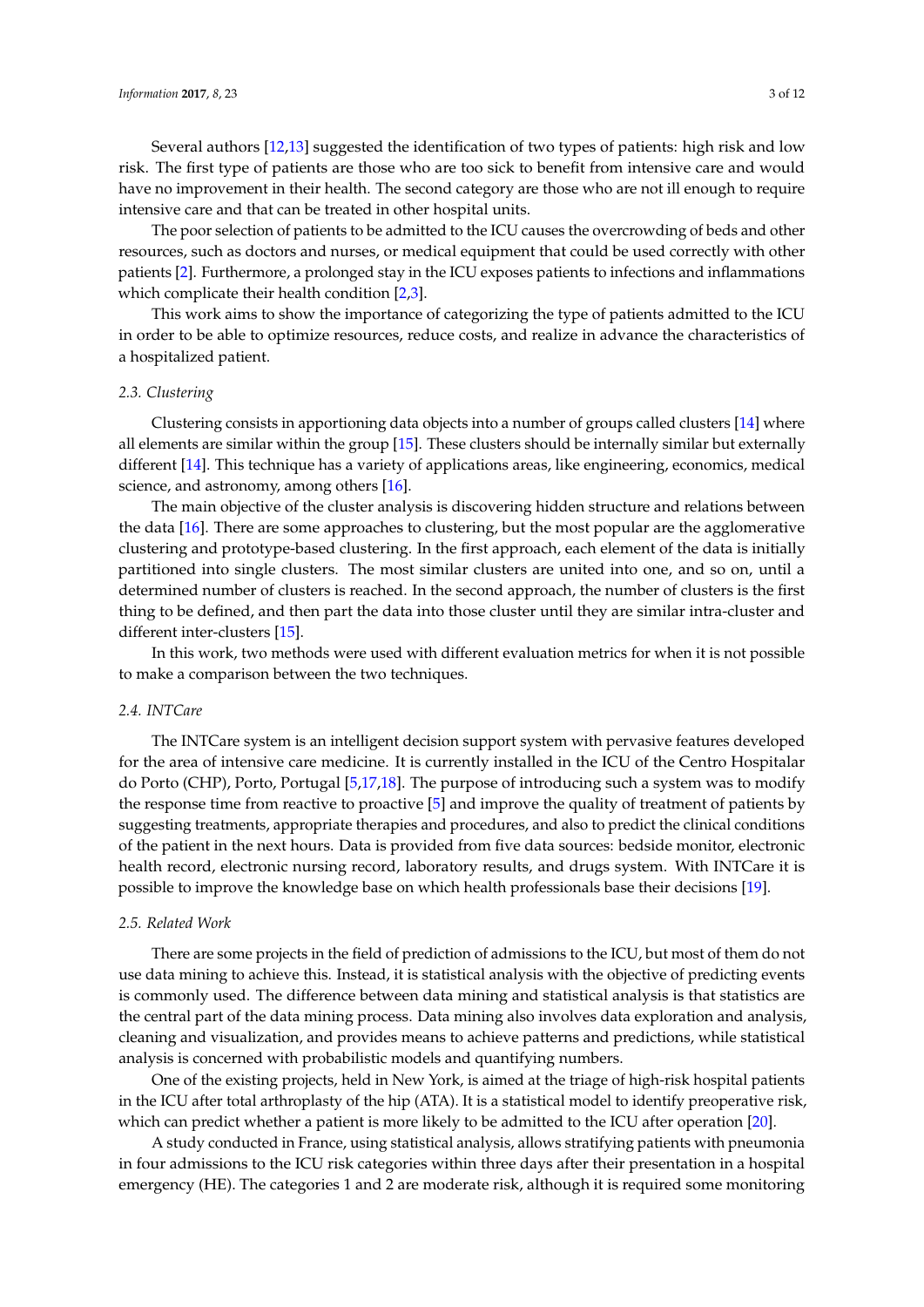they do not need to be admitted to the ICU. In categories 3 and 4, patients should be transferred to the ICU after its entry as HE [\[21\]](#page-10-19).

There's also a medical score named "Medical Early Warning Score" (MEWS), which helps with the identification of patients at risk of being admitted to the ICU and classifies them by illness severity [\[22\]](#page-10-20). However this score is not, by itself, the most efficient way to predict admissions because it only uses data from vital signs [\[23\]](#page-11-0).

There are many others studies like the previous ones [\[23](#page-11-0)[–26\]](#page-11-1) using statistical analysis.

From the studies found there is only one that allows predictions of readmissions in the ICU using Data mining techniques. The INTCare system uses data mining techniques to forecast critical events and readmissions [\[27,](#page-11-2)[28\]](#page-11-3). One of the studies found also uses clustering techniques to find patterns in the data and assemble them into groups with similar features of patients who were readmitted to the ICU [\[6\]](#page-10-4).

We conducted a classification to predict patient admissions. In this work it only categorized patient admissions data was used. This data, as it was said before, will be used by clinicians as an alert point. When a patient outside of the ICU has some of these values the clinician can make a decision based in their expertise. The clusters are computed in real-time and when a patient is framed in some of the conditions the clinicians will receive an alert from the system.

Compared to the projects found, this work provides many contributions to the data mining community, particularly with respect to patient admissions to the ICU.

#### **3. Study Description**

#### *3.1. Methods and Tools*

Cross Industrial Standard Process for Data Mining (CRISP-DM) was followed as the data mining methodology. It is divided into six phases: business understanding, business, data understanding, data preparation, modeling, and evaluation and deployment. The tools used were Oracle SQL Developer, for data exploration and preparation, and Orange and RapidMiner for building scenarios and clustering data. In Orange, the following tests were used: silhouette, inter-cluster distance and distance to centroids. RapidMiner used a k-means algorithm and Davies–Bouldin Index.

#### *3.2. Business Understanding*

The main goal of this work, as already mentioned, is to characterize patients admitted to the ICU from their medical data and discovering if it has groups of characteristics that make sense and are helpful. Clustering these data is important to determine all of the hidden features and relations before further analysis.

The data mining goal is to create useful models, able to identify groups of patients in the ICU with similar characteristics through clustering techniques.

The solution should be able to support medical decision in the ICU, presenting to the intensivists information about the characteristics of admitted patients and providing new knowledge in this field.

#### *3.3. Data Understanding and Data Preparation*

The data were extracted from the ICU of Centro Hospitalar do Porto, using the Agency for Integration, Diffusion and Archive of Medical Information (AIDA) platform, and comes from three tables. One is composed of 12 attributes and contains data about the hospital admission of patients between 30 June 2006 and 18 February 2016. The second table is composed of eight attributes and contains information about admissions to the ICU, for example, the identification of the bed and the patient identification number, among others. The third table is composed of 53 attributes and contains clinical data about the patients admitted to the ICU. In order to understand the data, an exploration of all attributes was made. The attributes were characterized by function, type, and value ranges.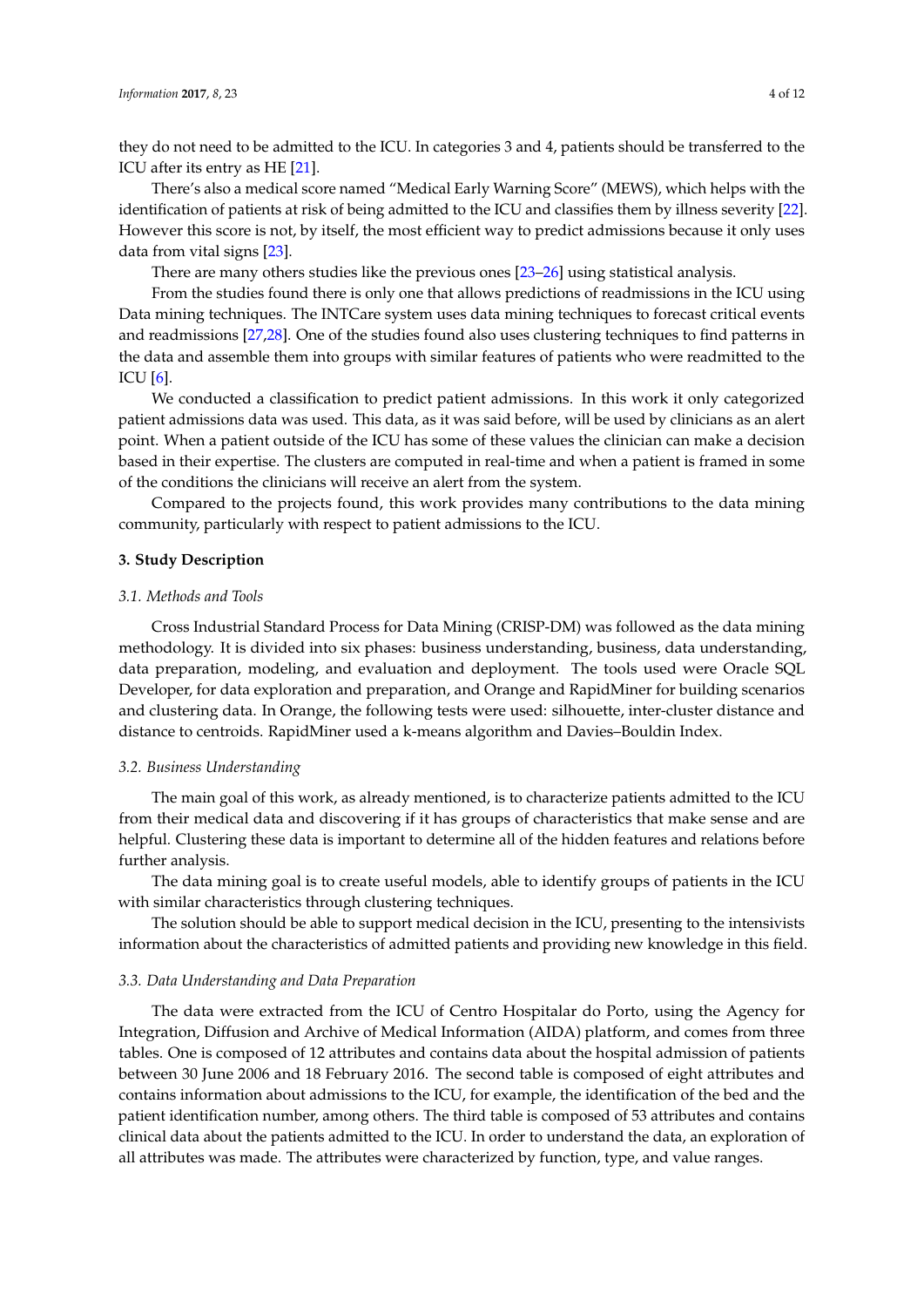From the table containing data from hospital admissions, 86.6% of the patients were previously admitted to the ICU.

<span id="page-4-0"></span>Patients' gender analysis is represented in Table [1.](#page-4-0) By using the sex attribute, it was possible to determine that the most predominant patients where male, both at hospital admission and ICU admission.

**Table 1.** Percentage distribution by gender.

| Gender<br>Local | Man | <b>Woman</b> |
|-----------------|-----|--------------|
| Hospital        | 39% | 61%          |
| <b>ICI</b> I    | 62% | 38%          |

<span id="page-4-1"></span>Analyzing patient's birth dates, it was possible to make a statistical analysis. As can be understood through Table [2,](#page-4-1) both at hospital and ICU admission 13 was the minimum patient's age and the mode is also 75 for both locales. Analyzing the others measures, the ages do not differ much.

**Table 2.** Statistical measurements of age attribute.

| <b>Measure</b><br>Local | Max |    | Min Mode Avg |       | Median |
|-------------------------|-----|----|--------------|-------|--------|
| Hospital                | 96  | 13 | 75           | 62.19 | 64     |
| ICU                     | 101 | 13 | 75           | 59.07 | 60     |

Considering the ICU admitted patients, most of them where admitted after surgery from an operating room and with urgency.

For patients who were hospitalized more than one day, the maximum number of days of hospitalization was 894, probably for some comatose patients; 1281 patients were hospitalized for one day, this being the most frequent number of days of hospitalization. The average number of days of hospitalization is about five days.

The dataset used in the modeling phase include only clinical data about patients admitted to the ICU, which is composed of several attributes that were used in the modeling phase:

- VA: GLAGOW\_HOSPITAL: classify the patients accordingly to Glasgow Coma Scale at the hospital;
- VB: GLASGOW\_SERVICE: classify the patients accordingly to Glasgow Coma Scale at the service;
- VC: DEAF: indicates if the patient is deaf;
- VD: MUTE: indicates if the patient is mute;
- VE: BLIND: indicates if the patient is blind;
- VF: Allergy: indicates it the patient has any allergy;
- VG: RESPIRATORY: indicates if the patient has some respiratory problems;
- VH; PACEMAKER: indicates if the patient has a pacemaker;
- VI: PSYCHIC DESABILITY: indicates if the patient has physical disability;
- VJ: PHYSIC DESABILITY: indicates if the patient has any physical disability;
- VK: ALCOHOLISM indicates if the patient has alcoholism problems;
- VL: DRUG ADDICT: indicates if the patient has some problem with drugs;
- VM: ATTRIBUTE H: hospital attribute (confidential);
- VN: ATTRIBUTE S: hospital attribute (confidential);
- VO: LIVER CHRONIC INSUFFICIENCY: indicates if the patient is suffering from chronic liver insufficiency;
- VP: CHRONIC RENAL FAILURE: indicates if the patient is suffering from chronic renal failure;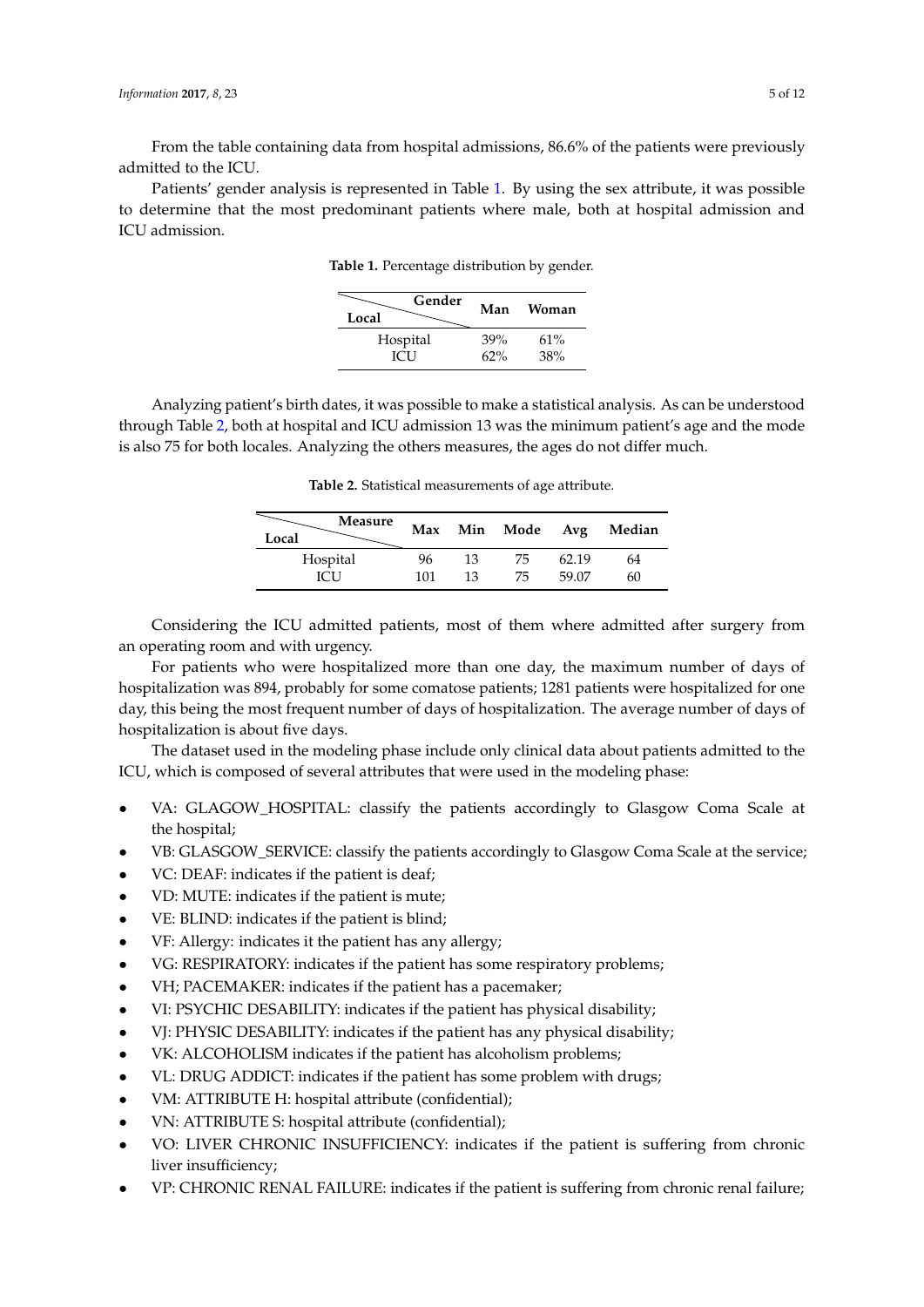- VQ: CARDIAC INSUFFICIENCY: indicates if the patient is suffering from cardiac insufficiency;
- VR: CHRONIC RESPIRATORY FAILURE: indicates if the patient is suffering from chronic respiratory failure;
- VS: COPD: indicates if the patient has chronic obstructive pulmonary disease
- VT: HEMATOLOGIC DISEASE: indicates if the patient has some kind of hematologic disease;
- VU: CORTICOSTEROID THERAPY: indicates if the patient is having some corticosteroid therapy;
- VV: HTN: indicates if the patient has hypertension;
- VW: AVC sequelae: indicates if the patient has any AVC sequelae;
- VX: DIABETES: indicates if the patient has a treated or untreated diabetes;
- VY: PROVENANCE: indicates where the patient comes from;
- VZ: TYPEOFADMISSION: is the admission type and indicates if the patient were admitted urgently or if it was planned;
- VAA: TYPEOFADMISSIONSURGERY: indicates if the patient was admitted after surgery or not;
- VAB: TRANSPLANTED: indicates if the patient was admitted after transplantation;
- VAC: RISK: indicates if the patient had Stroke sequelae, transplantations, arterial hypertension, chronic renal insufficiency, chronic, cardiac, or chronic respiratory insufficiency or not;
- VAD: NEOPLASMS: indicates if the patient has any tumor or cancer, metastasized or not;
- VAE: CHEMOTHERAPY: indicates if the patient had any chemotherapy treatment or not;
- VAF: RADIOTHERAPY: indicates if the patient had any radiotherapy treatment or not; and
- VAG: OTHERIMUNOSSUPRESSANT: indicates if the patient had any other immunosuppressant treatment or not.

<span id="page-5-0"></span>Due to the large number of used attributes, only the attributes of the best results of the modeling phase will be demonstrated. The distribution of values from the attributes with the best results are presented in Table [3.](#page-5-0)

| <b>Attributes</b>            | Value 1 | Value 0 |
|------------------------------|---------|---------|
| <b>TYPEADMISSION</b>         | 68%     | 32%     |
| <b>TYPEADMISSIONSURGERY</b>  | 70%     | 30%     |
| <b>TRANSPLANTED</b>          | 8%      | 82%     |
| <b>RISK</b>                  | 48%     | 52%     |
| NEOPLASMS                    | $4\%$   | 96%     |
| <b>CHEMOTHERAPY</b>          | 3%      | 97%     |
| <b>RADIOTHERAPY</b>          | $1\%$   | 99%     |
| <b>OTHERIMUNOSSUPRESSANT</b> | $4\%$   | 96%     |
|                              |         |         |

**Table 3.** Best attributes distribution.

To verify data quality, a search for errors, data omissions, and data integrity was conducted, and then several solutions to correct the errors were proposed. The errors encountered were blank spaces, where data was not filled in by doctors or writing errors occurred.

Next step it was to convert false and true values to 0 and 1, correspondingly, to simplify the clustering process in the used tools. After this process, the best solutions were applied and the data were corrected, so they would be ready for the data mining process.

In addition to data correction, the attributes were analyzed and weighted for their importance for clustering analyses. From this point, some of the attributes were not included into the clustering due to their insignificance. For example, data referring to the bed identification number or the patient identification number assigned by the hospital are meaningless attributes. It is important to note that only data from admitted patients was used.

The total of attributes that composed the dataset after the data preparation phase were 34.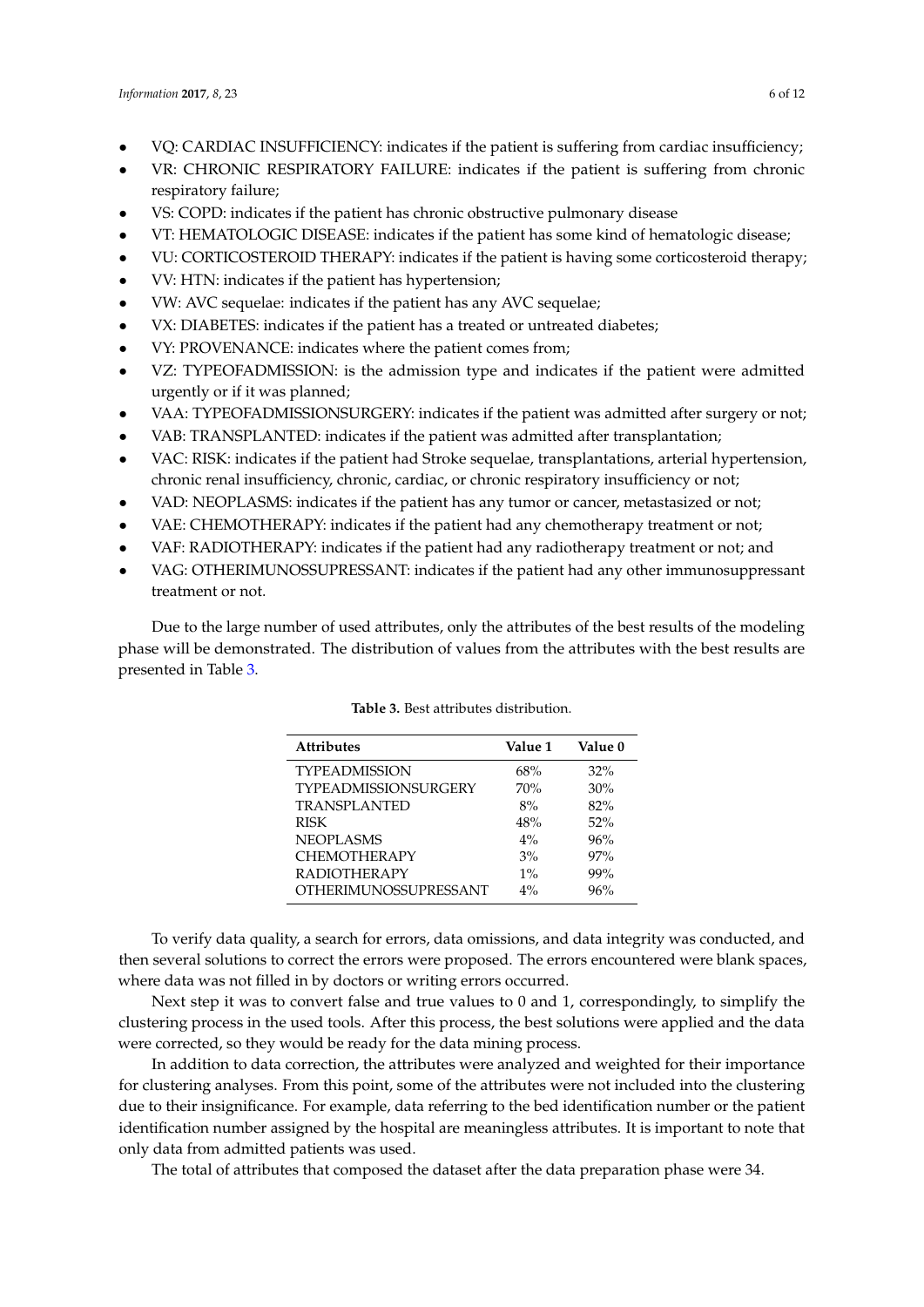# *3.4. Modeling*

The modelling phase began by the scenarios construction to generate varied models. Different attributes were grouped into different scenarios and clustering techniques was applied. The criteria used to build these scenarios were defined by the authors, according to the analyses made to the data structure. Being that this work is based on clinical evidence, the scenarios also were created using clinical input provided by the clinicians. The first set of attributes created was Case Mix, which contained all the attributes from the table used. The next scenarios were created by using some criteria, like the attributes targeting patients that had surgery, or patients that had neoplasms. Other scenarios (like (4) and (8)) were created to understand if any attribute had positive or negative impact in the results. By applying these criteria 10 scenarios were created. These scenarios were introduced into RapidMiner and Orange using "Admission" as the target and are listed below:

 $S1 = \{All attributes\};$  $S2 = \{VZ; VAA; VA; VB; VAC; VY\};$  $S3 = \{VA; VY; VZ; VW; VAB\};$  $S4 = \{VAA; VZ; VAB; VAC\};$  $SS = \{VO; VP; VO; VR; VY\};$  $S6 = \{VAC; VA; VY\};$ S7 = {VO; VP; VQ; VR; VAA; VAB; VZ; VAC; VY};  $SS = \{VZ; VAA; VAB\};$ S9 = {VAA; VAB; VZ; VM; VN; VT}; S10 = {VAD; VAE; VAF; VAG; VZ}.

These scenarios were constructed in RapidMiner which generated 10 models by applying Davies–Bouldin Index as the technique. These models can be represented by:

DMM = {10 Scenarios, 1 Technique, 1 Representation Method, 1 Target}

The same process of scenario construction was made with Orange, but it was applied the *K*-means algorithm using three techniques: silhouette, distance to centroids, and inter-cluster distance. The value of "*K*" was found through tests made with RapidMiner and Orange functionality which allows finding the optimum number of "*K*" clusters. With this tool 30 models were generated that can be represented by:

DMM = {10 Scenarios, 3 Techniques, 1 Representation Method, 1 Target}

For this paper the three scenarios that had better results were chosen (scenario (8), (4), and (10)). That is, the scenarios in which the silhouette value is closer to the value 1 and distance to centroids and inter-cluster distance values are smaller. Table [4](#page-7-0) presents the attributes used on the three best scenarios, with the distinct values of each attributes, the average of the values, the minimum and maximum values of the corresponding value.

It is possible to see that two of the scenarios are very similar and that the only difference is the absence of one attribute. This difference was made to understand the impact of different attributes in the data mining process.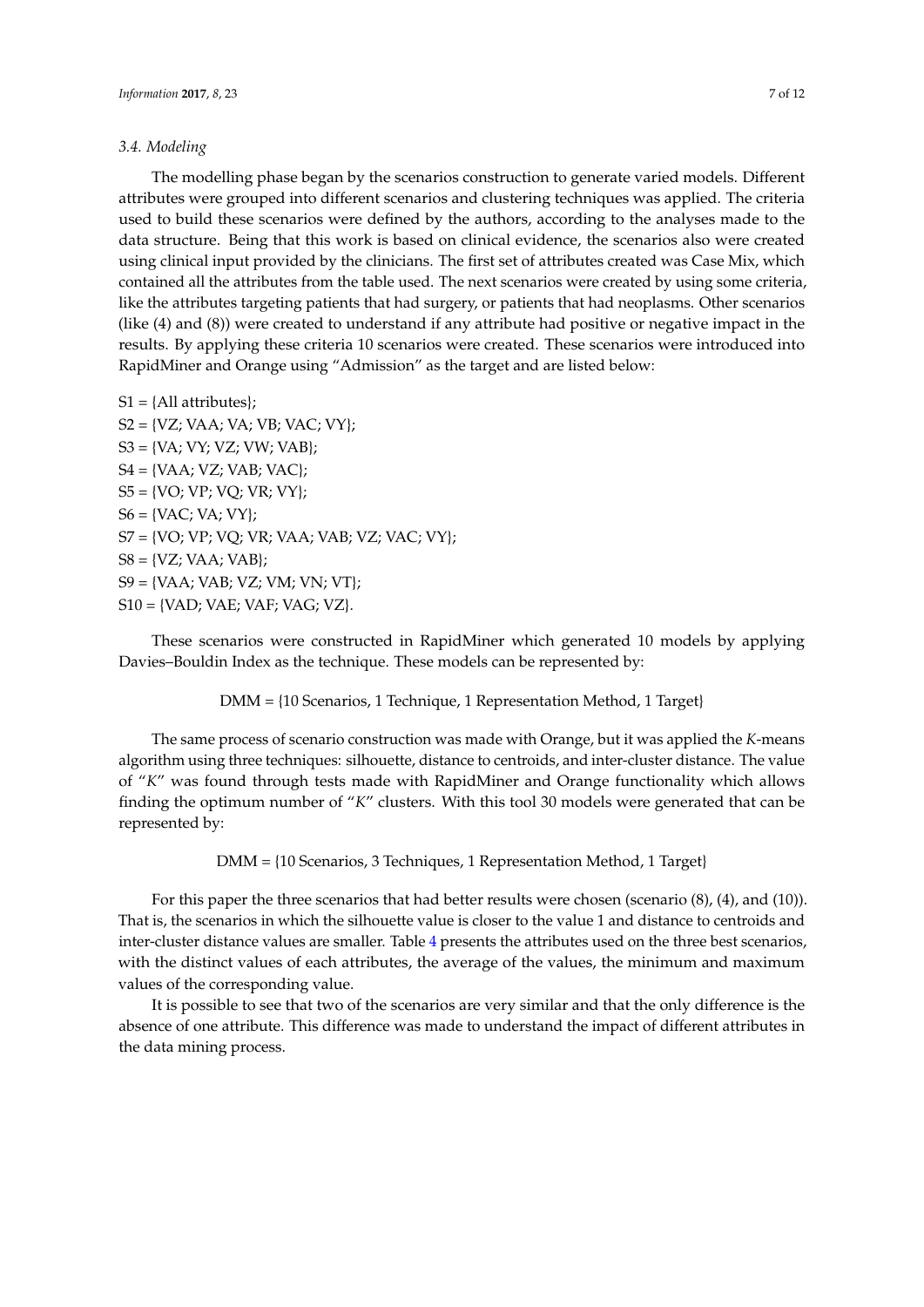<span id="page-7-0"></span>

| <b>Scenario</b> | Attribute                    | <b>Distinct Values</b> |
|-----------------|------------------------------|------------------------|
| 4, 8, and 10    | <b>TYPEADMISSION</b>         | $2(0 \text{ or } 1)$   |
| $4$ and $8$     | TYPEADMISSIONSURGERY         | $2(0 \text{ or } 1)$   |
| $4$ and $8$     | <b>TRANSPLANTED</b>          | $2(0 \text{ or } 1)$   |
|                 | <b>RISK</b>                  | $2(0 \text{ or } 1)$   |
| 10              | <b>NEOPLASMS</b>             | $2(0 \text{ or } 1)$   |
| 10              | <b>CHEMOTHERAPY</b>          | $2(0 \text{ or } 1)$   |
| 10              | <b>RADIOTHERAPY</b>          | $2(0 \text{ or } 1)$   |
| 10              | <b>OTHERIMUNOSSUPRESSANT</b> | $2(0 \text{ or } 1)$   |
|                 |                              |                        |

**Table 4.** Best three scenarios' attributes.

#### *3.5. Evaluation*

This phase started with the assessment of results obtained in the previous phase. By analyzing each result achieved by applying the techniques mentioned before it was possible to make some useful observations. It should be noted that these results and the conclusions achieved are not supposed to make predictions but, instead, they are useful for intensivists to act in a proactive manner and being alert by knowing which type of patients are usually admitted to the ICU and prevent their condition from getting worse.

<span id="page-7-1"></span>Table [5](#page-7-1) presents the results of the top three scenarios corresponding to the silhouette, inter-cluster distance, and distance to centroids values. Silhouette values are between [−1, 1], with 1 being the best value; in the case of inter-cluster distance and distance to centroids values that are the smaller the better.

**Table 5.** Silhouette, inter-cluster distance and distance to centroids results.

| <b>Scenarios</b> | Silhouette | Inter-Cluster Distance | <b>Distance to Centroids</b> |
|------------------|------------|------------------------|------------------------------|
| 8                |            | 1.5                    | $6.2\times10^{-17}$          |
| 10               | 0.93       | 1.4                    | 0.04264                      |
| 4                | 0.81       | 14                     | 0.067                        |

<span id="page-7-2"></span>The results using Davies–Bouldin Index are presented in Table [6](#page-7-2) and as it is possible to see the best results correspond to tests with two clusters. This table presents the three best scenarios, the best Davies–Bouldin index, and the corresponding best number of clusters.

| <b>Scenario</b> | Davies-Bouldin Index | <b>Number of Clusters</b> |
|-----------------|----------------------|---------------------------|
|                 | $-0.652$             |                           |
|                 | $-1.348$             |                           |
| 10              | $-0.369$             |                           |

**Table 6.** RapidMiner results.

Note for the Davies–Bouldin Index on RapidMiner that uses negative values. The justification for this is that it happens because when the density is low, the value is automatically assigned as negative. Therefore, the lower the value, the better the result.

Although, in Orange, the best results were verified in scenario (8), in RapidMiner, the best results with the Davies–Bouldin Index were verified in scenario (4).

# **4. Discussion**

From the models created three scenarios were selected with the best results. By analyzing the previous results from the clustering tests, it was possible to conclude that TYPEADMISSION has a positive impact in the clusters formation due to its values distribution among clusters. Additionally,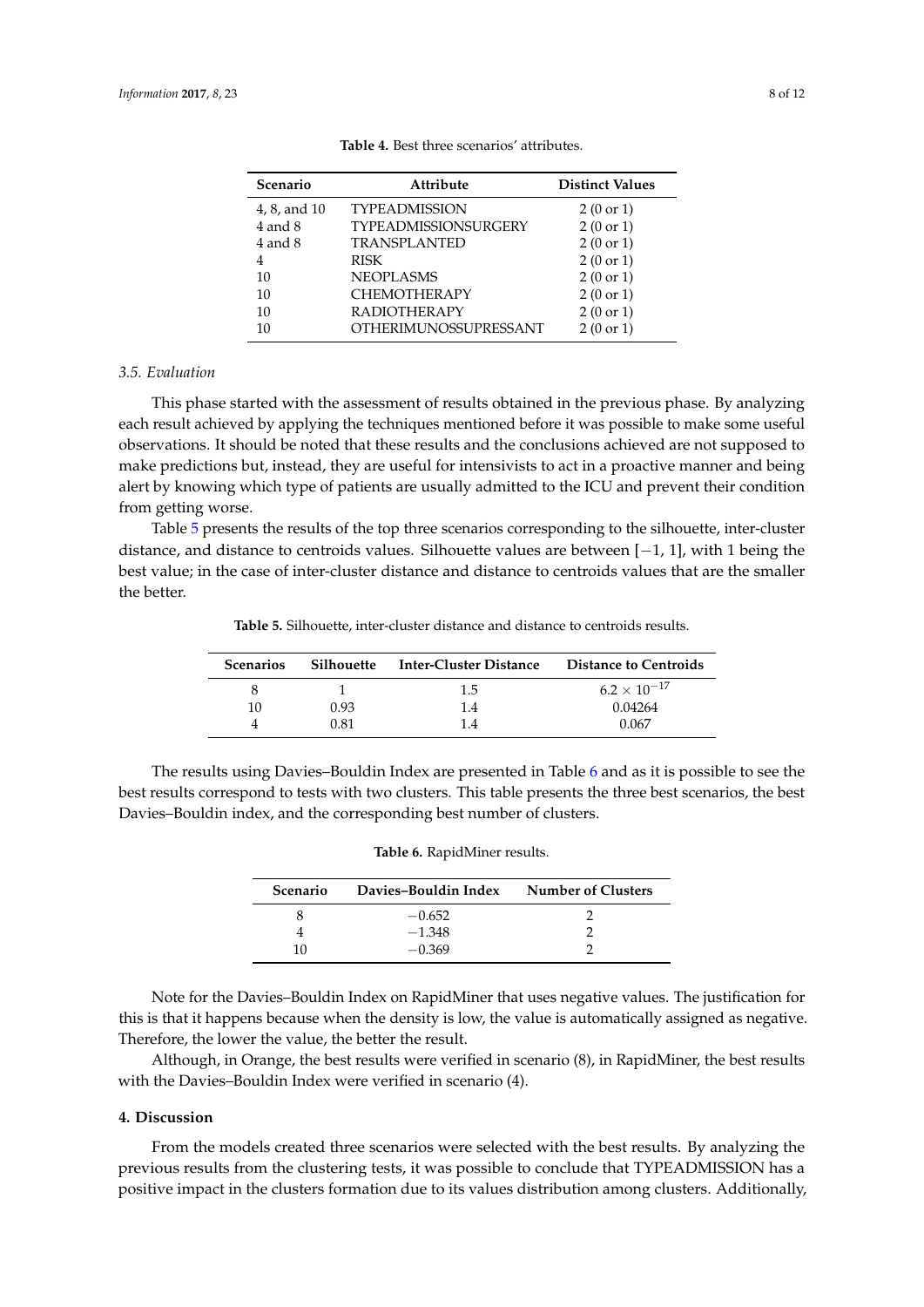it was discovered that the attribute RISK has a negative impact on the results, which can be verified by the improvement of scenarios  $(4)$  and  $(8)$  results when withdrawing the attribute. As can be seen among all of the scenarios, there are two major types of patient's characteristics that should be analyzed when treating patients. Those types are related with patients with surgery or that received a transplant and patients with tumors/cancer. With these scenarios, it was possible to group patients into two groups (clusters) that can help intensivists to pay attention to their patients and prevent unplanned admissions to the ICU. For the best scenario, scenario  $(8)$ , the possible values of each attribute that are presented were analyzed in the two clusters, which are exhibited in Table [7.](#page-8-0) As can be seen, the attribute TYPEADMISSION has its values clearly divided between the two clusters. Cluster 1 only has value 0, and Cluster 2 only has value 1.

| Attribute                   | Cluster 1 | Cluster 2   |
|-----------------------------|-----------|-------------|
| <b>TYPEADMISSION</b>        |           |             |
| <b>TYPEADMISSIONSURGERY</b> | $0$ and 1 | $0$ and 1   |
| <b>TRANSPLANTED</b>         | $0$ and 1 | $0$ and $1$ |

**Table 7.** Values about groups of admitted patients.

<span id="page-8-0"></span>Analyzing the distribution of values between the clusters, Cluster 1 has 1255 values, while Cluster 2 has the remaining 604 values. In Table  $8$  are shown the percentage of values (count) for the best scenario, scenario (8), for each cluster attribute and values. As can be seen, the attribute TYPEADMISSION is highly divided between the two clusters created, showing its importance to characterize the type of patient. **Table 8.** Number of values from scenario (8) attributes for each cluster.

| <b>Attribute</b>     | Values | Cluster 1 | Cluster 2 |
|----------------------|--------|-----------|-----------|
| <b>TYPEADMISSION</b> |        | $0\%$     | 100%      |
|                      |        | 100%      | $0\%$     |
| TYPEADMISSIONSURGERY |        | $42.87\%$ | 4.64%     |
|                      |        | 57.13%    | 95.36%    |
|                      |        | 90.84%    | $95.20\%$ |
| <b>TRANSPLANTED</b>  |        | 9.16%     | $4.80\%$  |

<span id="page-8-1"></span>**Table 8.** Number of values from scenario (8) attributes for each cluster.

<span id="page-8-2"></span>Figure [1](#page-8-2) shows the separation of TYPEADMISSION attributes with values 0 (scheduled) and 1 (urgent) between Cluster 1 and Cluster 2. As can be seen, there is a clear separation between values (urgent) between Cluster 1 and Cluster 2. As can be seen, there is a clear separation between values for for the two clusters, showing that this is an important attribute to categorize admitted patients to ICU. the two clusters, showing that this is an important attribute to categorize admitted patients to ICU.



**Figure 1.** Distribution of values from TYPEADMISSION for each cluster. **Figure 1.** Distribution of values from TYPEADMISSION for each cluster.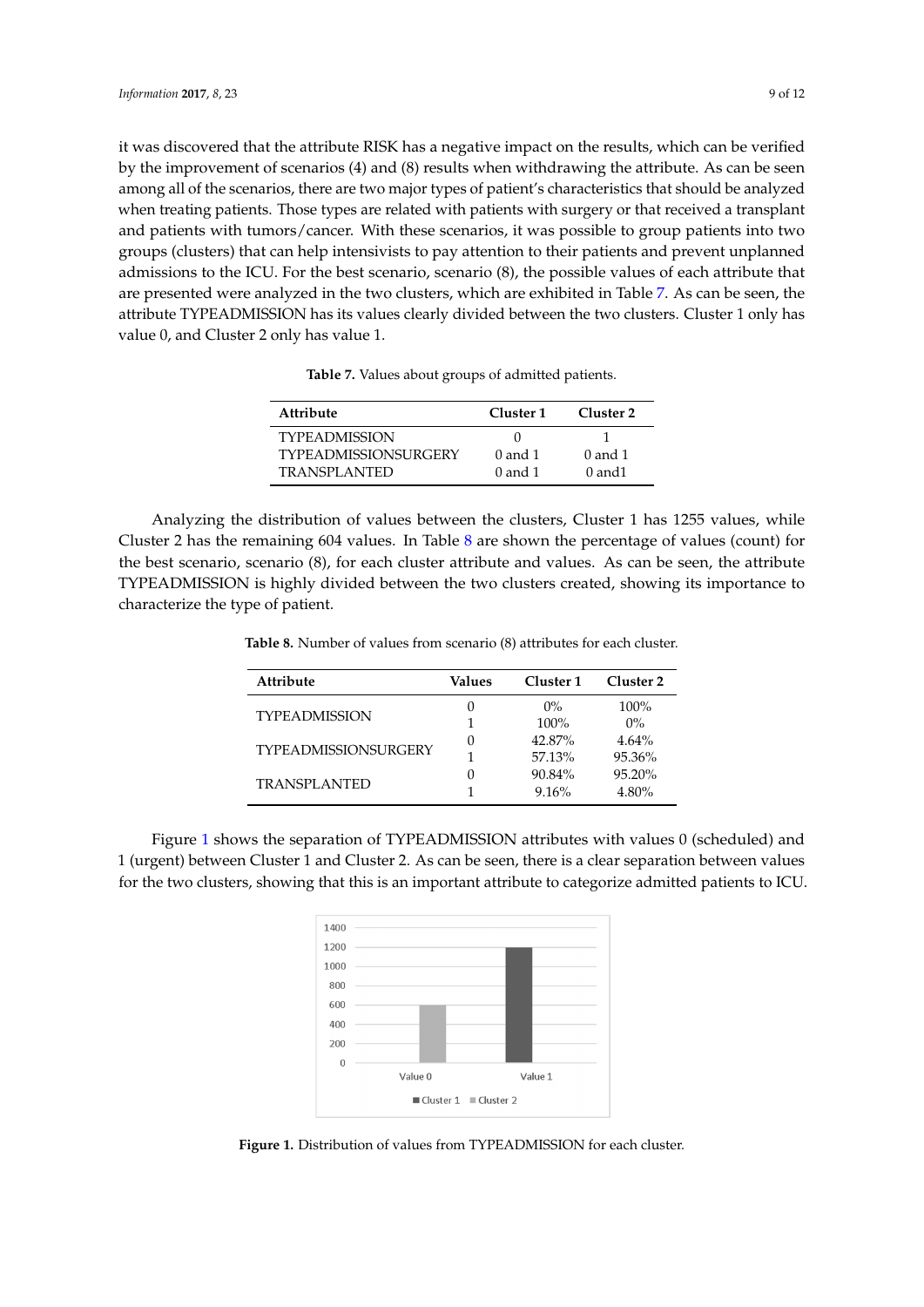<span id="page-9-1"></span>Still in the analysis of the distribution of the attributes in clusters, it can be seen that the value 0 (scheduled) for the attribute TYPEADMISSIONSURGERY is not so present in Cluster 2, and the majority of this value is found in Cluster 1. This distribution is illustrated in Figure [2.](#page-9-1)



**Figure 2.** Distribution of values from TYPEADMISSION for each cluster. **Figure 2.** Distribution of values from TYPEADMISSION for each cluster.

# **5. Conclusions 5. Conclusions**

This work provided useful results which help to characterize the type of patients that are This work provided useful results which help to characterize the type of patients that are admitted to the ICU. The clusters developed cannot ensure which patients will be admitted, but they give give information about which type of patients need intensive care. This work is based on the study information about which type of patients need intensive care. This work is based on the study of the of the data collected from the patient admissions. The results achieved will require a clinical analysis data collected from the patient admissions. The results achieved will require a clinical analysis from the experts (doctors) in order accomplish any clinical result. During the development, the models and the work were followed by an intensivist (expert in intensive care).

Analyzing the best scenario (8), characterized by patients that could have had surgery Analyzing the best scenario (8), characterized by patients that could have had surgery before admission to the ICU, the most important attributes are TYPEADMISSION, TYPEADMISSIONSURGERY, and TRANSPLANTED. The attribute RISK affects the results negatively, so it was not entered in this scenario.

The results and models obtained will be implemented and used to strengthen the Pervasive The results and models obtained will be implemented and used to strengthen the Pervasive Clinical Decision Support System (also known as INTCare) and the Pervasive Business Intelligence Clinical Decision Support System (also known as INTCare) and the Pervasive Business Intelligence System that are running in the ICU of Centro Hospitalar do Porto [29,30]. One of the main features of System that are running in the ICU of Centro Hospitalar do Porto [\[29](#page-11-4)[,30\]](#page-11-5). One of the main features of the INTCare system is presenting data mining results. Future work will include more studies about the INTCare system is presenting data mining results. Future work will include more studies about admitted patients to the ICU based on the data extracted. Other data mining techniques will be admitted patients to the ICU based on the data extracted. Other data mining techniques will be applied to predict if a patient will be admitted to the ICU, or not, to create valuable knowledge to hospital hospital units and the data mining community. units and the data mining community.

Finally, in the future these data and the respective scenarios can be inserted into other tools Finally, in the future these data and the respective scenarios can be inserted into other tools that are more commonly used, such as R or Python, and, for example, the Pervasive Data Mining that are more commonly used, such as R or Python, and, for example, the Pervasive Data Mining Engine [31]. Engine [\[31\]](#page-11-6).

**Acknowledgments:** This work has been supported by Compete: POCI-01-0145-FEDER-007043 and FCT within **Acknowledgments:** This work has been supported by Compete: POCI-01-0145-FEDER-007043 and FCT within the Project Scope UID/CEC/00319/2013. the Project Scope UID/CEC/00319/2013.

**Author Contributions:** This work was developed under the Ana Ribeiro master degree Work under the supervision and collaboration of Filipe Portela, Manuel Santos, and Fernando Rua. José Machado and António Abelha and António Abelha and António Abelha and António Abelha and António Abelha and António Abelha and António A António Abelha contributed to this work through the development of some features in AIDA platform. All authors<br>have read and approved the final manuscript  $\mathbf{11}$ have read and approved the final manuscript.

**Conflicts of Interest:** The authors declare no conflict of interest.

#### **References**

<span id="page-9-0"></span>1. Milovic, B.; Milovic, M. Prediction and decision making in Health Care using Data Mining. *Kuwait Chapter Arab. J. Bus. Manag. Rev.* **2012**, *1*, 126. [\[CrossRef\]](http://dx.doi.org/10.11591/ijphs.v1i2.1380)1. Milovic, B.; Milovic, M. Prediction and decision making in Health Care using Data Mining. *Kuwait Chapter*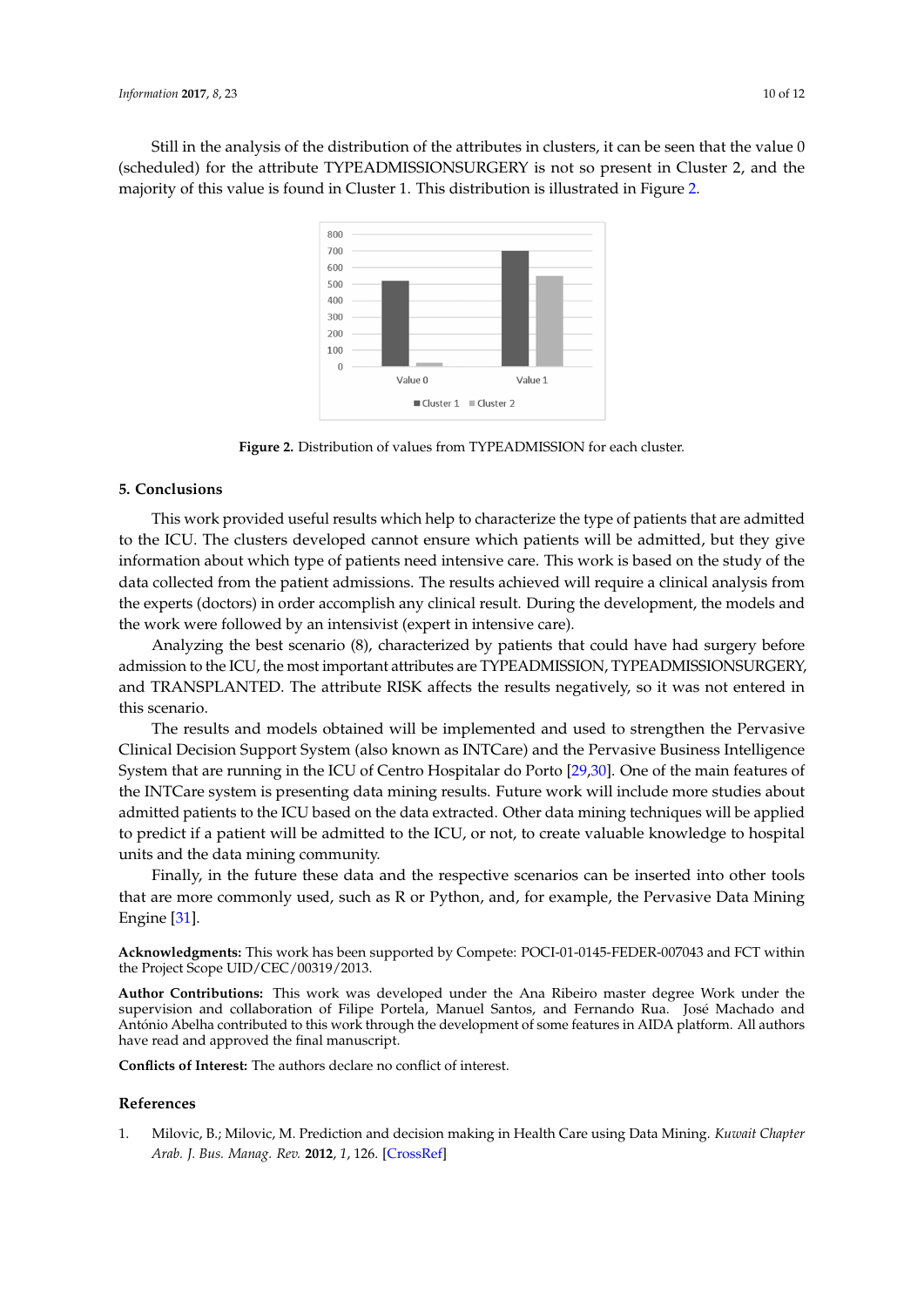- <span id="page-10-0"></span>2. Arabi, Y.; Venkatesh, S.; Haddad, S.; Malik, S.A.; Shimemeri, A.A. The characteristics of very short stay ICU admissions and implications for optimizing ICU resource utilization: The Saudi Experience. *Int. J. Qual. Health Care* **2004**, *16*, 149–155. [\[CrossRef\]](http://dx.doi.org/10.1093/intqhc/mzh025) [\[PubMed\]](http://www.ncbi.nlm.nih.gov/pubmed/15051709)
- <span id="page-10-1"></span>3. Ramon, J.; Fierens, D.; Güiza, F.; Meyfroidt, G.; Blockeel, H.; Bruynooghe, M.; Van Den Berghe, G. Mining data from intensive care patients. *Adv. Eng. Inform.* **2007**, *21*, 243–256. [\[CrossRef\]](http://dx.doi.org/10.1016/j.aei.2006.12.002)
- <span id="page-10-2"></span>4. Silva, Á.; Cortez, P.; Santos, M.F.; Gomes, L.; Neves, J. Rating organ failure via adverse events using data mining in the intensive care unit. *Artif. Intell. Med.* **2008**, *43*, 179–193. [\[CrossRef\]](http://dx.doi.org/10.1016/j.artmed.2008.03.010) [\[PubMed\]](http://www.ncbi.nlm.nih.gov/pubmed/18486459)
- <span id="page-10-3"></span>5. Braga, P.; Portela, F.; Santos, M.F.; Rua, F. Data Mining to Predict Patient's Readmission in Intensive Care Units. In Proceedings of the 6th International Conference on Agents and Artificial Intelligence (ICAART 2014), Loire Valley, France, 6–8 March 2014.
- <span id="page-10-4"></span>6. Veloso, R.; Portela, C.F.; Santos, M.F.; Silva, Á.; Rua, F.; Abelha, A.; Machado, J. Categorize readmitted patients in Intensive Medicine by means of Clustering Data Mining. *Int. J. E-Health Med. Commun.* **2015**, in press.
- <span id="page-10-5"></span>7. Ribeiro, A.; Portela, F.; Santos, M.F.; Machado, J.; Abelha, A.; Martins, F.R. Predicting Patients admission in Intensive Care Units using Data Mining. *POLIBITS* **2017**, in press.
- <span id="page-10-6"></span>8. Avaliação da Situação Nacional das Unidade de Cuidados Intensivos—Relatório final. Available online: [https://www.sns.gov.pt/wp-content/uploads/2016/05/Avalia%C3%A7%C3%A3o-nacional-da](https://www.sns.gov.pt/wp-content/uploads/2016/05/Avalia%C3%A7%C3%A3o-nacional-da-situa%C3%A7%C3%A3o-das-unidades-de-cuidados-intensivos.pdf)[situa%C3%A7%C3%A3o-das-unidades-de-cuidados-intensivos.pdf](https://www.sns.gov.pt/wp-content/uploads/2016/05/Avalia%C3%A7%C3%A3o-nacional-da-situa%C3%A7%C3%A3o-das-unidades-de-cuidados-intensivos.pdf) (accessed on 16 February 2017).
- <span id="page-10-7"></span>9. Portela, F.; Santos, M.F.; Machado, J.; Abelha, A.; Silva, Á.; Rua, F. Pervasive and Intelligent Decision Support in Intensive Medicine—The Complete Picture. In *Information Technology in Bio- and Medical Informatics*; Springer: Cham, Switzerland, 2014.
- <span id="page-10-8"></span>10. Bersten, A.D.; Soni, N. *Oh's Intensive Care Manual*; Elsevier Health Sciences: London, UK, 2013.
- <span id="page-10-9"></span>11. de Saúde, D.-G.; de Planeamento, D.S. *Cuidados Intensivos: Recomendações para o seu Desenvolvimento*; Direcção-Geral da Saúde: Lisboa, Portugal, 2003. (In Portuguese)
- <span id="page-10-10"></span>12. "Medicine" in Oxford Dictionaries. Available online: [https://en.oxforddictionaries.com/definition/](https://en.oxforddictionaries.com/definition/medicine) [medicine](https://en.oxforddictionaries.com/definition/medicine) (accessed on 17 February 2017).
- <span id="page-10-11"></span>13. Caldeira, V.M.; Silva Júnior, J.M.; Oliveira, A.M.; Rezende, S.; Araújo, L.A.; Santana, M.R.; Amendola, C.P.; Rezende, E. Criteria for patient admission to an intensive care unit and related mortality rates. *Rev. Assoc. Med. Bras.* **1992**, *56*, 528–534. [\[CrossRef\]](http://dx.doi.org/10.1590/S0104-42302010000500012)
- <span id="page-10-12"></span>14. Xu, R.; Wunsch, D. *Clustering*; John Wiley & Sons: Hoboken, NJ, USA, 2008; p. 364.
- <span id="page-10-13"></span>15. Basu, S.; Davidson, I.; Wagstaff, K. *Constrained Clustering: Advances in Algorithms, Theory, and Applications*; CRC Press: Boca Raton, FL, USA, 2008; p. 472.
- <span id="page-10-14"></span>16. Anderberg, M.R. *Cluster Analysis for Applications: Probability and Mathematical Statistics: A Series of Monographs and Textbooks*; Academic Press: Amsterdam, The Netherlands, 2014.
- <span id="page-10-15"></span>17. Portela, F.; Santos, M.; Machado, J.; Abelha, A.; Silva, Á. Pervasive and Intelligent Decision Support in Critical Health Care Using Ensembles. In *Information Technology in Bio- and Medical Informatics*; Springer: Berlin/Heidelberg, Germany, 2013; pp. 1–16.
- <span id="page-10-16"></span>18. Marins, F.; Cardoso, L.; Portela, F.; Santos, M.; Abelha, A.; Machado, J. Intelligent Information System to Tracking Patients in Intensive Care Units. In *Ubiquitous Computing and Ambient Intelligence. Context-Awareness and Context-Driven Interaction*; Springer: Cham, Switzerland, 2013; Volume 8276, pp. 54–61.
- <span id="page-10-17"></span>19. Veloso, R.; Portela, F.; Santos, M.F.; Silva, Á.; Rua, F.; Abelha, A.; Machado, J. A Clustering Approach for Predicting Readmissions in Intensive Medicine. *Proced. Technol.* **2014**, *16*, 1307–1316. [\[CrossRef\]](http://dx.doi.org/10.1016/j.protcy.2014.10.147)
- <span id="page-10-18"></span>20. Kamath, A.F.; Gutsche, J.T.; Kornfield, Z.N.; Baldwin, K.D.; Kosseim, L.M.; Israelite, C.L. Prospective Study of Unplanned Admission to the Intensive Care Unit after Total Hip Arthroplasty. *J. Arthroplast.* **2013**, *28*, 1345–1348. [\[CrossRef\]](http://dx.doi.org/10.1016/j.arth.2013.01.011) [\[PubMed\]](http://www.ncbi.nlm.nih.gov/pubmed/23507067)
- <span id="page-10-19"></span>21. LabarÙre, J.; Schuetz, P.; Renaud, B.; Claessens, Y.-E.; Albrich, W.; Mueller, B. Validation of a Clinical Prediction Model for Early Admission to the Intensive Care Unit of Patients with Pneumonia. *Acad. Emerg. Med.* **2012**, *19*, 993–1003. [\[CrossRef\]](http://dx.doi.org/10.1111/j.1553-2712.2012.01424.x) [\[PubMed\]](http://www.ncbi.nlm.nih.gov/pubmed/22978725)
- <span id="page-10-20"></span>22. Subbe, C.P.; Kruger, M.; Rutherford, P.; Gemmel, L. Validation of a modified Early Warning Score in medical admissions. *QJM* **2001**, *94*, 521–526. [\[CrossRef\]](http://dx.doi.org/10.1093/qjmed/94.10.521) [\[PubMed\]](http://www.ncbi.nlm.nih.gov/pubmed/11588210)